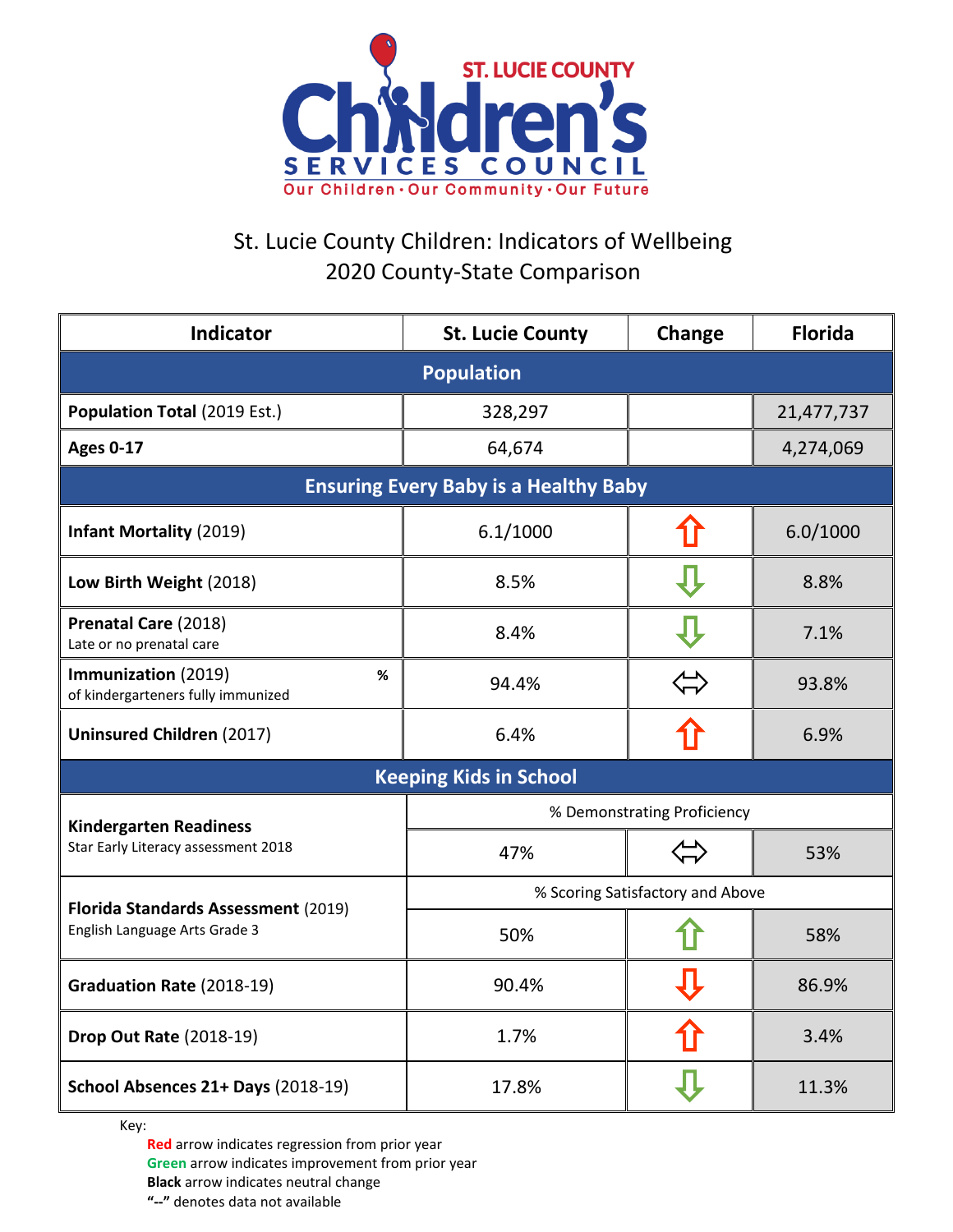

## St. Lucie County Children: Indicators of Wellbeing 2020 County-State Comparison

| <b>Indicator</b>                                                              | <b>St. Lucie County</b> | Change | <b>Florida</b> |  |
|-------------------------------------------------------------------------------|-------------------------|--------|----------------|--|
| Keeping Kids off the Streets and Off Drugs, Alcohol & Other Risky Behaviors   |                         |        |                |  |
| Delinquency Referrals (2018-19)<br>Arrests - Ages 10-17                       | 42.8/1000               |        | 28.6/1000      |  |
| Teen Birth Rate (2018)<br>Ages 10-17                                          | 2.7/1000                |        | 2.6/1000       |  |
| <b>Substance Abuse (2018)</b>                                                 | Past-30-day Use         |        |                |  |
| Alcohol                                                                       | 12.2%                   |        | 15.3%          |  |
| Marijuana                                                                     | 11.9%                   |        | 10.9%          |  |
| Cigarettes                                                                    | 1.9%                    |        | 2.5%           |  |
| <b>Binge Drinking</b>                                                         | 5.7%                    |        | 6.8%           |  |
| <b>Preventing Child Abuse</b>                                                 |                         |        |                |  |
| Child Maltreatment (2018-19)                                                  | 8.3/1000                |        | 8.0/1000       |  |
| Children Living Below Poverty (2018) U.S.<br><b>Census Poverty Thresholds</b> | 13.5%                   |        | 19.7%          |  |
| Unemployment (2019)<br>Annual Average                                         | 3.9%                    |        | 3.1%           |  |
| Free & Reduced Lunch (2019-20)                                                | 64.7%                   |        | 61.4%          |  |

Key:

**Red** arrow indicates regression from prior year **Green** arrow indicates improvement from prior year **Black** arrow indicates neutral change **"--"** denotes data not available